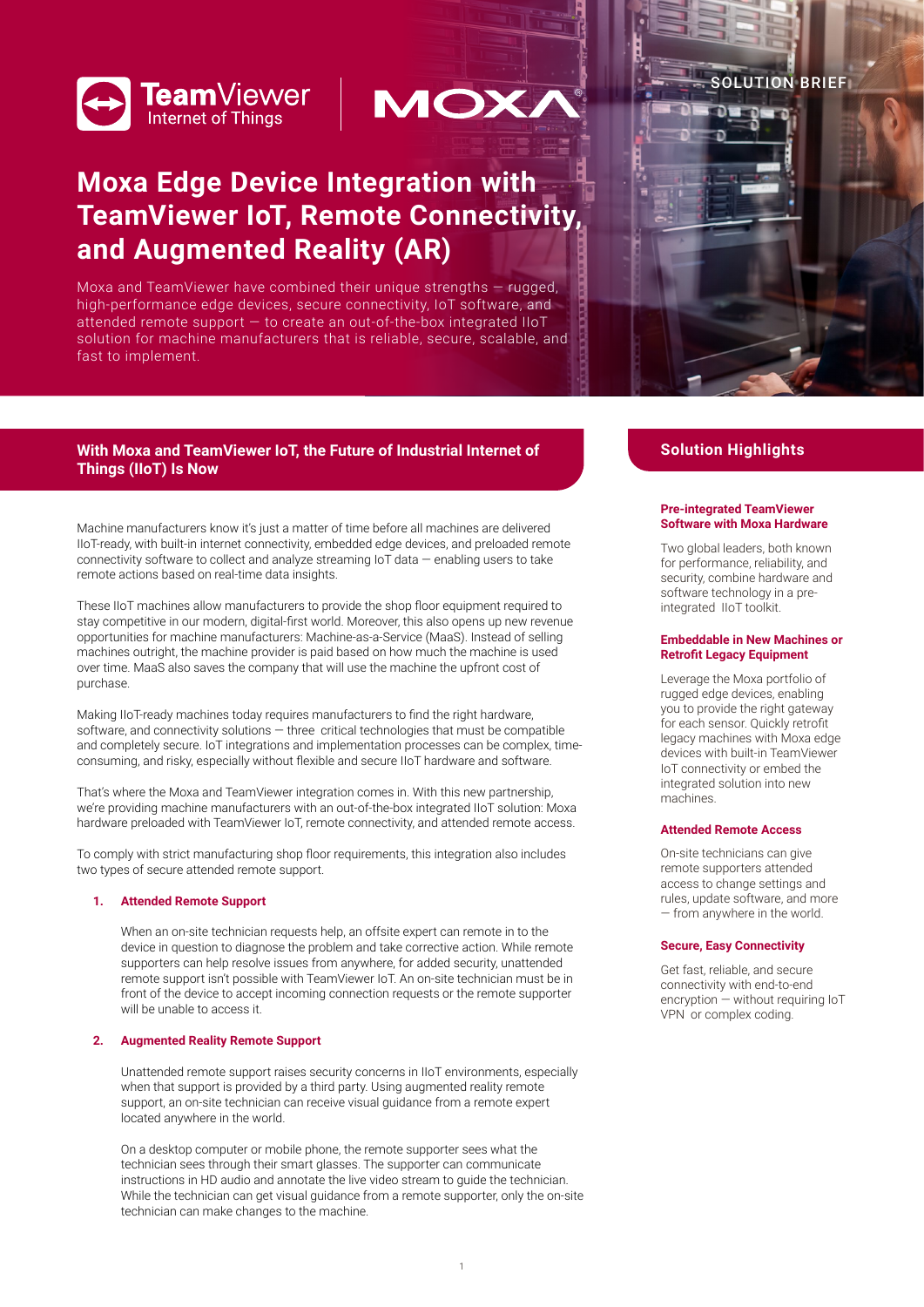# **Accelerating IIoT Implementation**

The Moxa and TeamViewer IoT integration enables quick and easy IIoT implementations by getting these four essential requirements correct from the start.

- 1. **Industrial Secure Connectivity** For an IIoT project to succeed, information technology (IT) and operational technology (OT) must converge, so you can collect and connect your data and make it actionable. For security, that data must be encrypted from end to end, not just while it's being transmitted.
- **2. Edge Computing** —Today's edge devices perform the machine data processing and analysis right in the gateway, so you get your analysis, alerts, and events in real or near-real time — substantially reducing the amount of IoT data that needs to be sent to the cloud.
- **3. Engineering the Datapath** Sensors collect many types of data, so it's important to connect each sensor to the right device. Engineers create datapaths to distribute each type of data to the right destination, enabling fast and efficient analysis.
- **4. Zero-Touch Provisioning and Device Management** With Zero-Touch Provisioning, customers receive the gateways they need, preloaded with all required accessories and software, installed and integrated into their TeamViewer account.

The Moxa and TeamViewer Integration is available in three versions.

- **1. Ultra-Reliable Device Connector** Simple data integration is provided to facilitate device management.
- **2. Ultra-Reliable IIoT Gateway** Advanced data integration enables both device and data management.
- **3. Ultra-Reliable IIoT Edge Computer** With a data integrator and edge analytics platform, the Ultra-Reliable IIoT Edge Computer provides more data storage capacity and increased functionality.

Each version includes:

- **•• Secure Shell Protocol (SSH)**, so you can operate your IIoT network securely, even if your network is not otherwise secure
- **• File Transfer**, so you can transfer large files securely without an FTP server
- **• Remote WebGUI** (port forwarding), so remote users can control attended edge devices as if they were there in person

# **Solution Overview Key Features** And the Control of the Control of the Control of the Key Features

#### **Edge Analytics**

Process data from sensor-rich assets like machines, equipment, and devices in real time, close to where it is created, to reduce time, bandwidth, and data storage costs.

## **Secure File Transfer**

Quickly transfer large files between shop floor assets and the cloud or remote devices, and share large amounts of data without an FTP server.

## **Augmented Reality for Field Service Support**

Enable field service technicians to get visual and audio guidance through their smart glasses from remote supporters who see on their monitors what the technicians see in their field of vision.\*

*\*Available only with certain Ultra-Reliable Edge* 



#### **Scale Easily**

Implement your IIoT shop floor today, with easy scalability to support increasing system functions and data storage requirements as your business grows.

# *IIoT Computers.* **Key Benefits**



### **Eliminate Provisioning Hassles**

Stay focused on your business, while we handle every part of your IIoT implementation, eliminating provisioning burdens.

# **Reduce Replacement Costs**

Save on repair and replacement costs with our rugged edge devices (5-year warranty) and Moxa Industrial Linux platform (10 year guaranteed support life, including security patches).